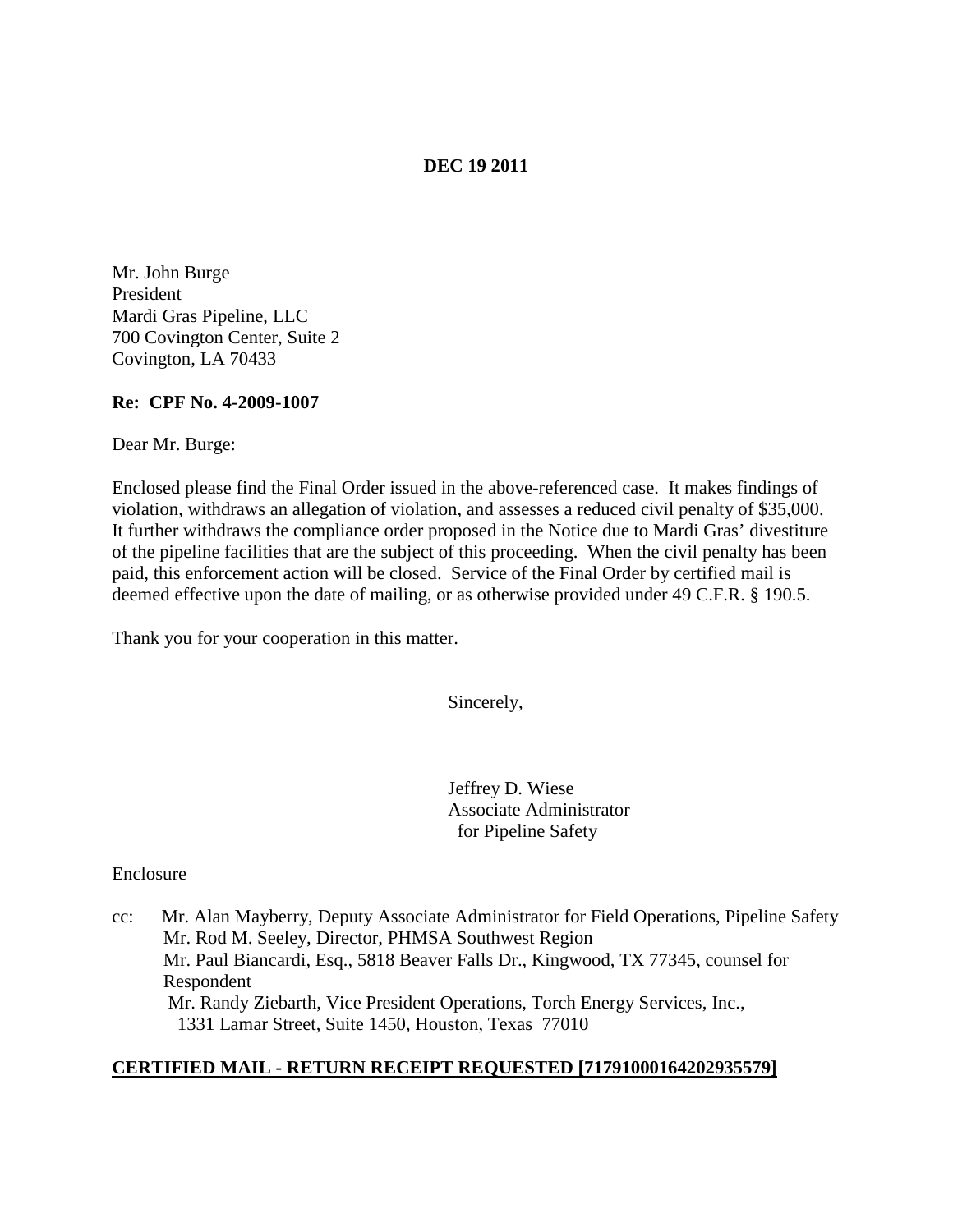## **U.S. DEPARTMENT OF TRANSPORTATION PIPELINE AND HAZARDOUS MATERIALS SAFETY ADMINISTRATION OFFICE OF PIPELINE SAFETY WASHINGTON, D.C. 20590**

**)**

**)**

**)**

**In the Matter of )**

**Mardi Gras Pipeline, LLC, ) CPF No. 4-2009-1007**

**\_\_\_\_\_\_\_\_\_\_\_\_\_\_\_\_\_\_\_\_\_\_\_\_\_\_\_\_\_\_\_\_\_\_\_\_**

**\_\_\_\_\_\_\_\_\_\_\_\_\_\_\_\_\_\_\_\_\_\_\_\_\_\_\_\_\_\_\_\_\_\_\_\_)**

**Respondent. )**

# **FINAL ORDER**

On April 16-20, 2007, pursuant to 49 U.S.C. § 60117, a representative of the Pipeline and Hazardous Materials Safety Administration (PHMSA), Office of Pipeline Safety (OPS), conducted an on-site pipeline safety inspection of the integrity management program procedures and records of Mardi Gras Pipeline, LLC (Mardi Gras or Respondent), in Covington, Louisiana. At the time of the inspection, Mardi Gras operated a natural gas pipeline system consisting of approximately 22.2 miles of 8- and 12-inch diameter pipeline in Louisiana and Mississippi. The pipeline was subsequently transferred to, and is now operated by, Torch Energy Services, Inc.

As a result of the inspection, the Director, Southwest Region, PHMSA (Director), issued to Respondent, by letter dated March 4, 2009, a Notice of Probable Violation, Proposed Civil Penalty, and Proposed Compliance Order (Notice). In accordance with 49 C.F.R. § 190.207, the Notice proposed finding that Mardi Gras had committed various violations of 49 C.F.R. Part 192 and proposed assessing a civil penalty of \$63,800 for the alleged violations. The Notice also proposed ordering Respondent to take certain measures to correct the alleged violations.

After requesting and receiving an extension of time, Mardi Gras responded to the Notice by letter dated May 8, 2009, as supplemented by letter dated October 14, 2009 (collectively, Response). Mardi Gras contested the allegations in the Notice and requested a hearing. An informal hearing was subsequently held on February 10, 2010, in Houston, Texas, with an attorney from the Office of Chief Counsel, PHMSA, presiding. At the hearing, Respondent was represented by counsel. After the hearing, Mardi Gras provided additional materials for the record on March 12 and 21, 2010, as well as a post-hearing closing argument dated March 30, 2010 (Closing).

# **FINDINGS OF VIOLATION**

The Notice alleged that Respondent violated 49 C.F.R. Part 192, as follows:

**Item 1:** The Notice alleged that Respondent violated 49 C.F.R. § 192.905(a), which states: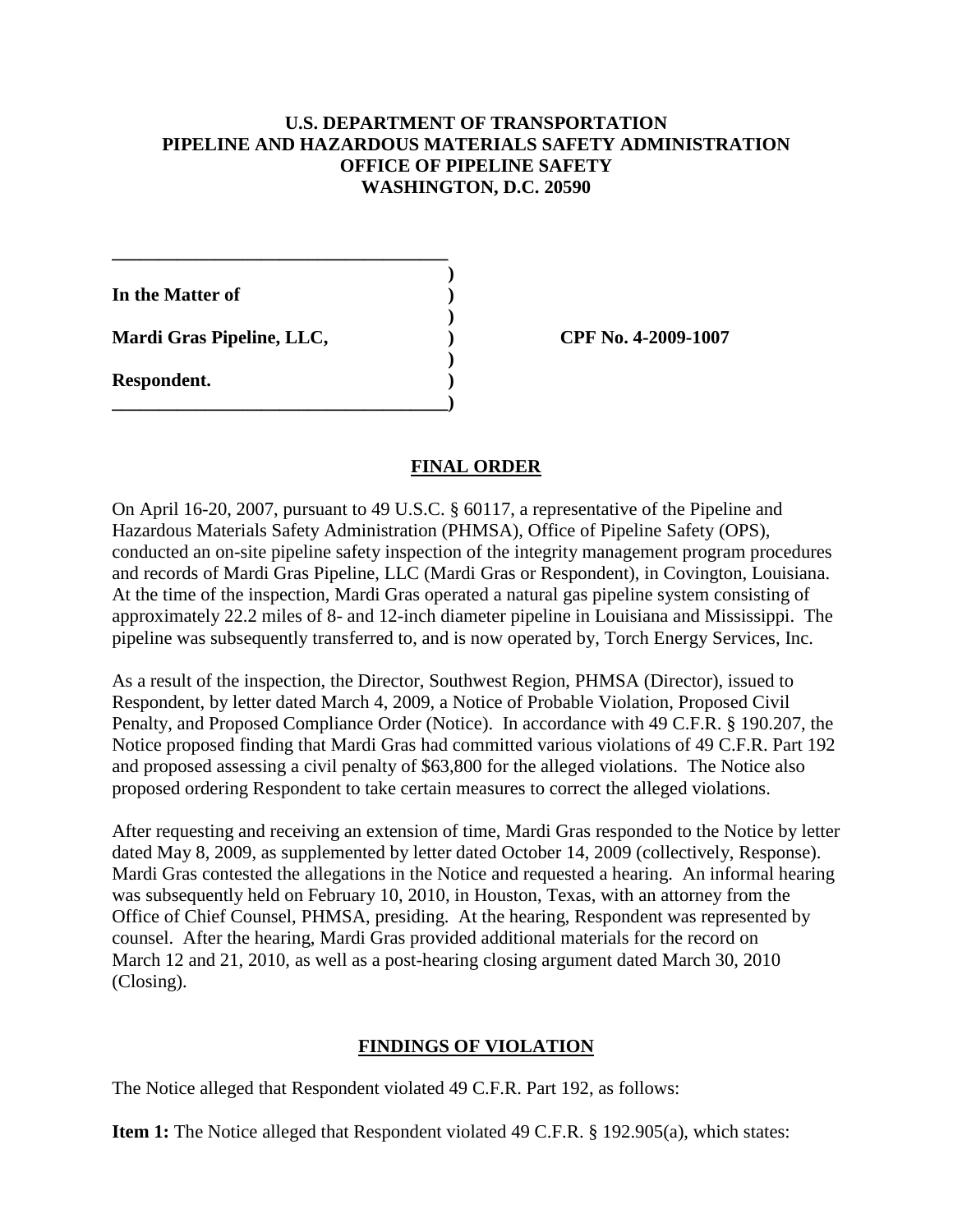#### **§ 192.905 How does an operator identify a high consequence area?**

(a) *General.* To determine which segments of an operator's transmission pipeline system are covered by this subpart, an operator must identify the high consequence areas. An operator must use method (1) or (2) from the definition in §192.903 to identify a high consequence area. An operator may apply one method to its entire pipeline system, or an operator may apply one method to individual portions of the pipeline system. An operator must describe in its integrity management program which method it is applying to each portion of the operator's pipeline system. The description must include the potential impact radius when utilized to establish a high consequence area. (*See* appendix E.I. for guidance on identifying high consequence areas.)

The Notice alleged that Respondent violated 49 C.FR. § 192.905(a) by failing to properly identify those segments of its gas transmission pipeline system that constituted High Consequence Areas (HCAs) and were therefore subject to PHMSA's integrity management regulations.<sup>[1](#page-2-0)</sup> Specifically, the Notice alleged that Respondent elected to use a selection method (i.e., Method 1) that utilized class locations to identify HCAs, but that the company failed to make comprehensive or complete determinations of these areas, insofar as the company had no documentation for the beginning and end points of the Class 3 areas along the pipeline.

In its Response and at the hearing, Mardi Gras acknowledged that its records did not reflect accurate beginning and end points of the Class 3 areas along the pipeline, but argued that it should not be found in violation because its methodology served to capture Class 2, as well as Class 3, areas and did not omit any Class 3 areas.

Respondent's argument is not persuasive. The regulations contain a very specific definition of what constitutes an HCA. If an operator elects to use Method 1, the regulation requires that the Class 3 areas be properly identified. A lack of precision in establishing the beginning and end points of these areas is not consistent with the purpose and intent of the regulation and may improperly identify the higher-risk portions of an operator's system. Accordingly, after considering all of the evidence and the legal issues presented, I find that Respondent violated 49 C.F.R. § 192.905(a) by failing to properly identify HCAs along its pipeline that are subject to integrity management.

**Item 2:** The Notice alleged that Respondent violated 49 C.F.R. § 192.905(b), which states:

#### **§ 192.905 How does an operator identify a high consequence area?**

 $(a) \ldots$ 

(b)(1) *Identified sites.* An operator must identify an identified site, for purposes of this subpart, from information the operator has obtained from routine operation and maintenance activities and from public officials with safety or emergency response or planning responsibilities who indicate to the operator that they know of locations that meet the identified site criteria. These public officials could include officials on a local emergency

<span id="page-2-0"></span> $\frac{1}{1}$  Operators are responsible for identifying higher-risk areas along their pipelines that qualify as HCAs, using one of two methods described in the regulations. *See,* 49 C.F.R. § 192.903.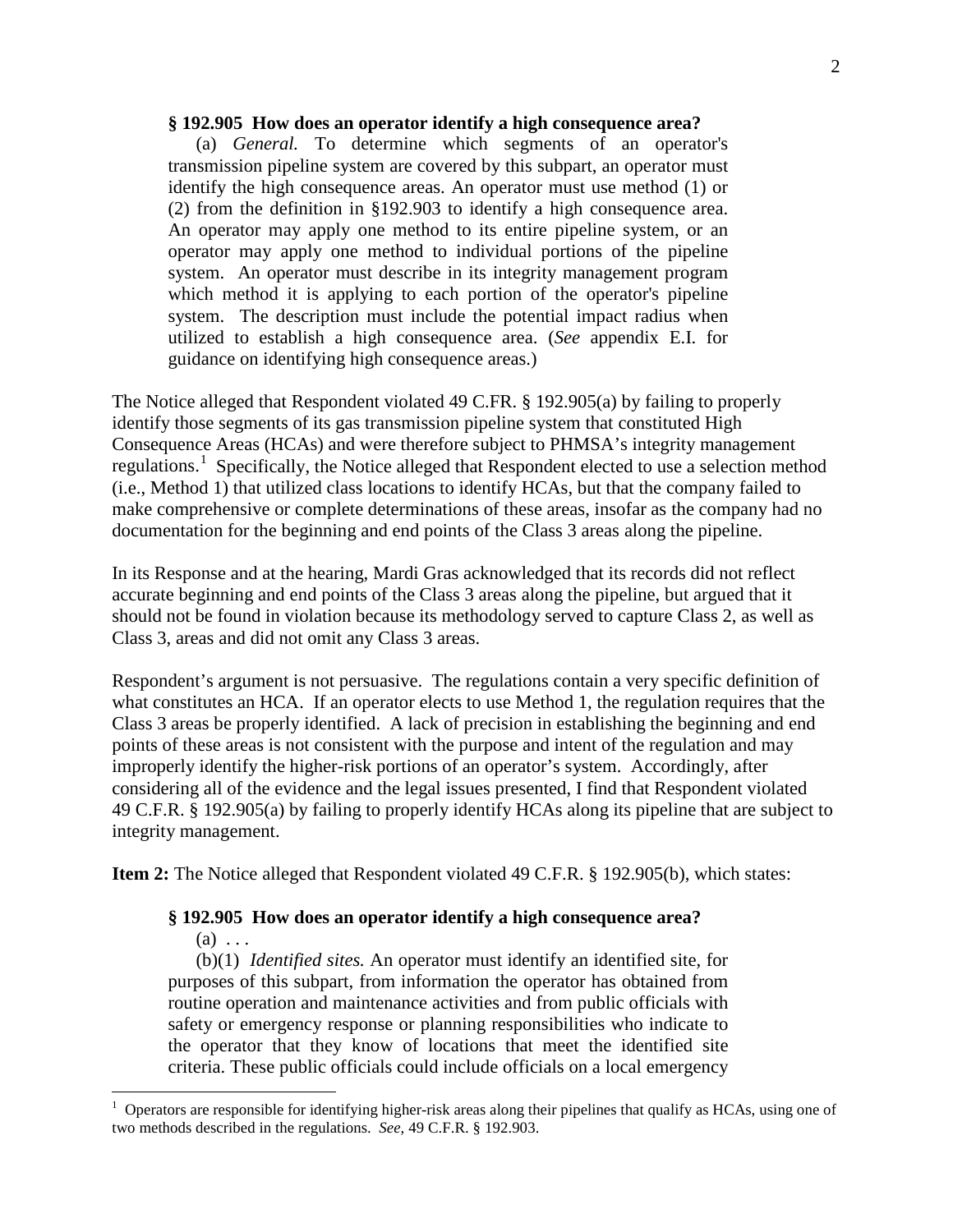planning commission or relevant Native American tribal officials.

(2) If a public official with safety or emergency response or planning responsibilities informs an operator that it does not have the information to identify an identified site, the operator must use one of the following sources, as appropriate, to identify these sites.

(i) Visible marking (*e.g.,* a sign); or

(ii) The site is licensed or registered by a Federal, State, or local government agency; or

(iii) The site is on a list (including a list on an internet web site) or map maintained by or available from a Federal, State, or local government agency and available to the general public.

The Notice alleged that Mardi Gras violated 49 C.F.R. § 192.905(b) by failing to use public officials as a resource in the identification of areas that would qualify as "identified sites" within the potential impact radius<sup>[2](#page-3-0)</sup> along its pipeline, including a prison and buildings in the Angie, Louisiana, area. In its Response and at the hearing, Mardi Gras described its general process for identifying HCAs, but did not present convincing evidence that the company had used a documented systematic methodology for identifying "identified sites" with input from public officials. Accordingly, after considering all of the evidence and the legal issues presented, I find that Respondent violated 49 C.F.R. § 192.905(b) by failing to use public officials as a resource to identify indentified sites.

**Item 3:** The Notice alleged that Respondent violated 49 C.F.R. § 192.945(a), which states:

## **§ 192.945 What methods must an operator use to measure program effectiveness?**

(a) *General.* An operator must include in its integrity management program methods to measure, on a semi-annual basis, whether the program is effective in assessing and evaluating the integrity of each covered pipeline segment and in protecting the high consequence areas. These measures must include the four overall performance measures specified in ASME/ANSI B31.8S (incorporated by reference, *see* § 192.7), section 9.4, and the specific measures for each identified threat specified in ASME/ANSI B31.8S, Appendix A. An operator must submit the four overall performance measures, by electronic or other means, on a semiannual frequency to OPS in accordance with § 192.951. An operator must submit its first report on overall performance measures by August 31, 2004. Thereafter, the performance measures must be complete through June 30 and December 31 of each year and must be submitted within 2 months after those dates.

The Notice alleged that Mardi Gras violated 49 C.F.R. § 192.945(a) by failing to submit integrity management program performance records to OPS on a semi-annual basis, beginning on December 31, 2005. Specifically, the Notice alleged that the company had failed to submit timely reports for the performance measures that were due within two months after 12/31/05,

<span id="page-3-0"></span> $\frac{1}{2}$  $2$  The term "potential impact radius" is defined as the radius of a circle within which the potential failure of a pipeline could have significant impact on people or property. *See* 49 C.F.R. § 192.903.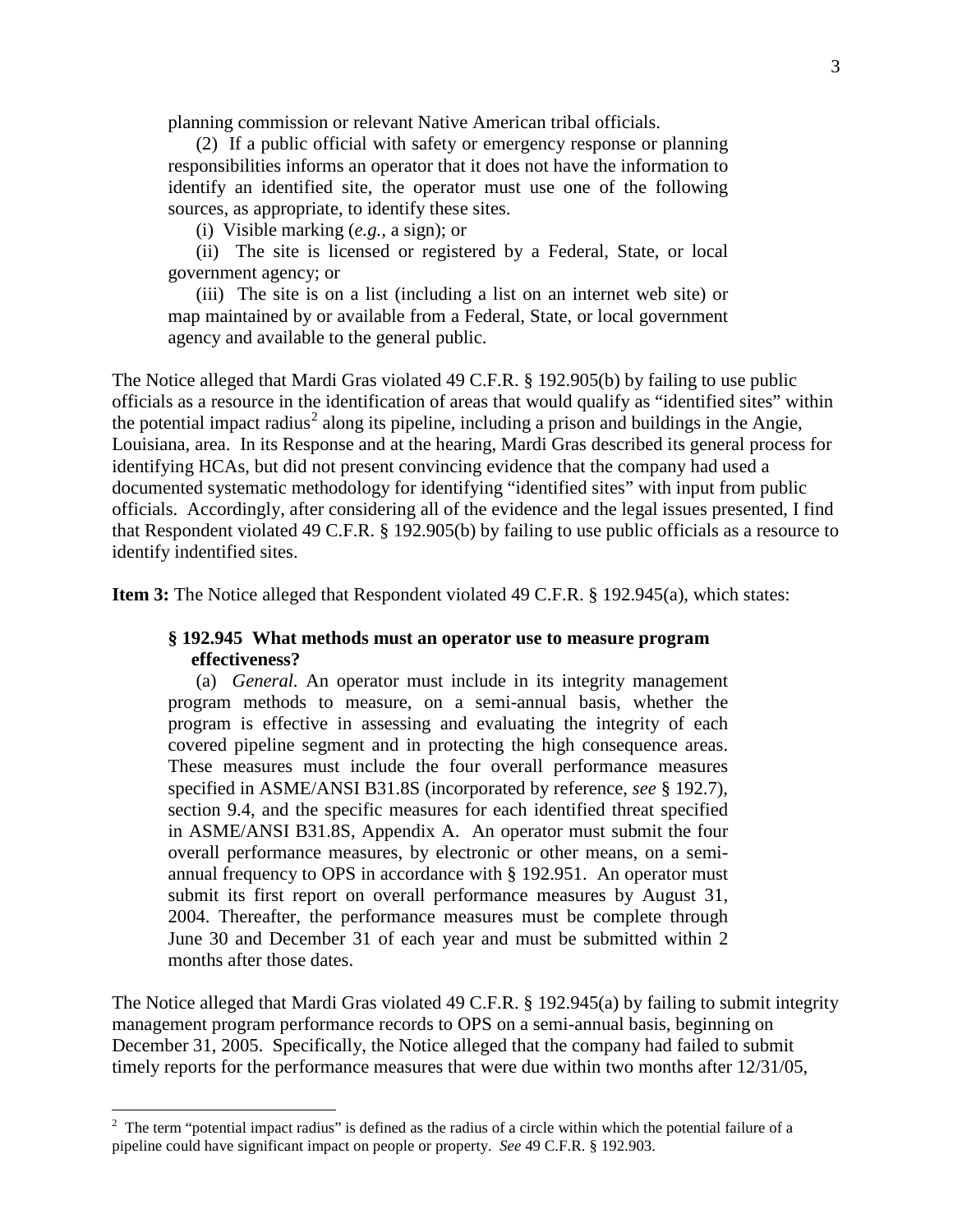6/30/06, and 12/31/06. In its Response and at the hearing, Mardi Gras acknowledged that its program performance records had been submitted late and that it had not filed any prior to March 22, 2006. To the extent Respondent provided information and explanations that may be relevant to the proposed penalty amount, those arguments will be considered in the Assessment of Penalty section below.

Accordingly, after considering all of the evidence and the legal issues presented, I find that Respondent violated 49 C.F.R. § 192.945(a) by failing to submit integrity management program performance records to OPS on a semi-annual frequency, beginning with the reporting period ending on December 31, 2005.

**Item 4:** The Notice alleged that Respondent violated 49 C.F.R. § 192.911(m), which states:

## **§ 192.911 What are the elements of an integrity management program?**

An operator's initial integrity management program begins with a framework (*see* § 192.907) and evolves into a more detailed and comprehensive integrity management program, as information is gained and incorporated into the program. An operator must make continual improvements to its program. The initial program framework and subsequent program must, at minimum, contain the following elements. (When indicated, refer to ASME/ANSI B31.8S (incorporated by reference, *see* § 192.7) for more detailed information on the listed element.)

 $(a) \ldots$ 

(m) A communication plan that includes the elements of ASME/ANSI B31.8S, section 10, and that includes procedures for addressing safety concerns raised by—

(1) OPS; and

(2) A State or local pipeline safety authority when a covered segment is located in a State where OPS has an interstate agent agreement.

The Notice alleged that Mardi Gras violated 49 C.F.R. § 192.911(m) by failing to have an integrity management program containing a communication plan that included the elements of vbn section 10 of the ASME/ANSI Standard B31.8S (Standard). Specifically, the Notice alleged that Mardi Gras had been unable to provide the OPS inspection team with a copy of its communication plan (or "public awareness plan"), nor was it able to present evidence that such a plan had been developed. Under the Standard, an operator must include in its integrity management plan a communication plan to keep appropriate company personnel, jurisdictional authorities, and the public informed about its integrity management efforts.<sup>[3](#page-4-0)</sup> In its Response and at the hearing, Mardi Gras acknowledged that it had not developed and implemented a full communication plan until March 2008, but argued that it had had sufficient plans involving communications in place at the time of the inspection. OPS countered, and I

<span id="page-4-0"></span><sup>&</sup>lt;sup>2</sup><br>3 <sup>3</sup> Under 49 C.F.R. § 192.616, all natural gas pipeline operators are required to develop and implement a written continuing public education program, or "public awareness' program. The requirement to develop an internal and external "communications plan" under § 192.911(m) goes beyond the normal public awareness plan to include the communication of a company's integrity management program.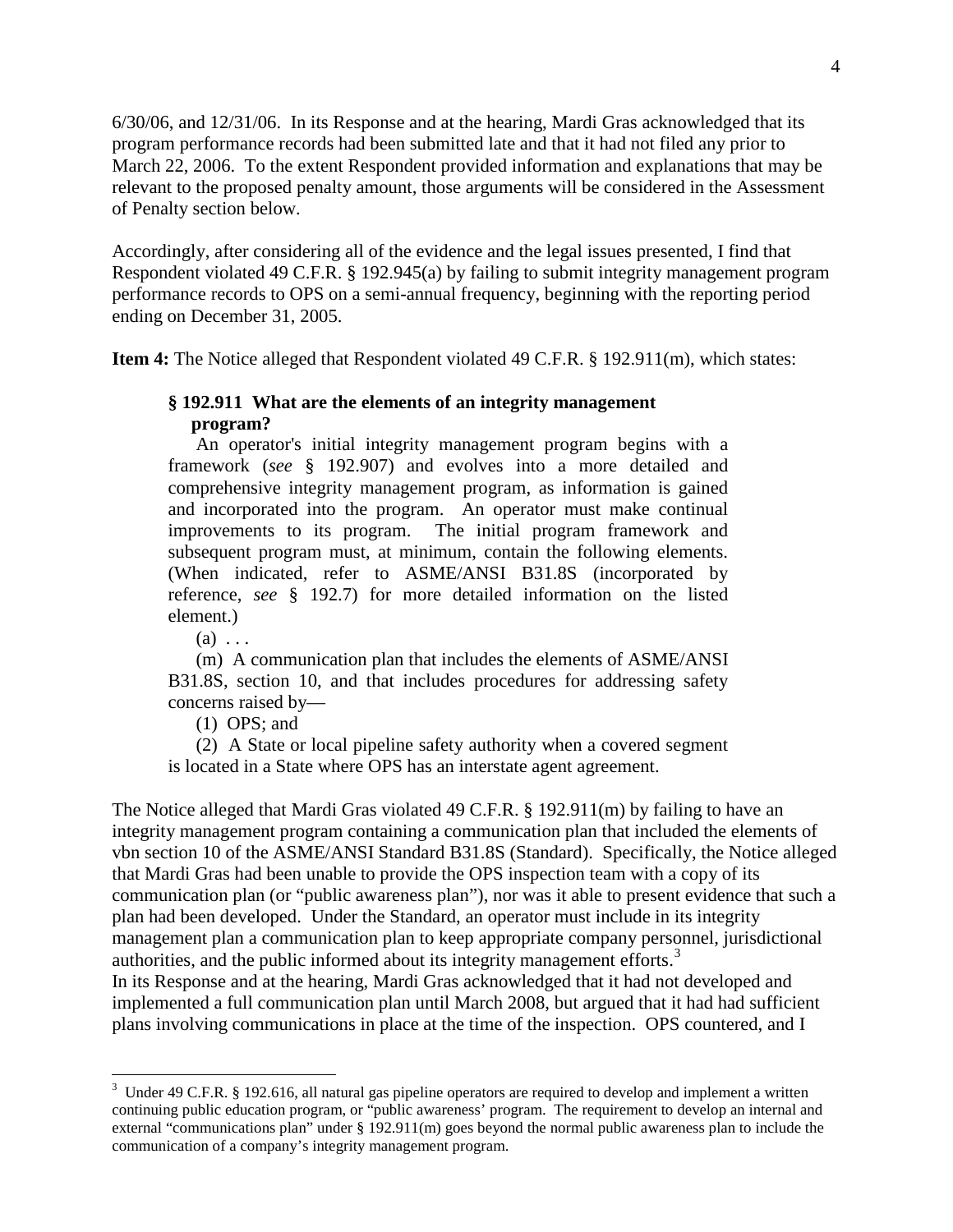agree, that to the extent Respondent had any plans involving communications in place at the time of the inspection, those materials merely parroted the regulatory requirements and did not constitute a bona fide communication plan meeting the requirements of the Standard.

Accordingly, after considering all of the evidence and the legal issues presented, I find that Respondent violated 49 C.F.R. § 192.911(m) by failing to have an integrity management program containing a communication plan that included the elements of the Standard.

**Item 5:** The Notice alleged that Respondent violated 49 C.F.R. § 192.915, which states:

## **§ 192.915 What knowledge and training must personnel have to carry out an integrity management program?**

(a) *Supervisory personnel.* The integrity management program must provide that each supervisor whose responsibilities relate to the integrity management program possesses and maintains a thorough knowledge of the integrity management program and of the elements for which the supervisor is responsible. The program must provide that any person who qualifies as a supervisor for the integrity management program has appropriate training or experience in the area for which the person is responsible.

(b) *Persons who carry out assessments and evaluate assessment results.* The integrity management program must provide criteria for the qualification of any person—

(1) Who conducts an integrity assessment allowed under this subpart; or

(2) Who reviews and analyzes the results from an integrity assessment and evaluation; or

(3) Who makes decisions on actions to be taken based on these assessments.

(c) *Persons responsible for preventive and mitigative measures.* The integrity management program must provide criteria for the qualification of any person—

(1) Who implements preventive and mitigative measures to carry out this subpart, including the marking and locating of buried structures; or

(2) Who directly supervises excavation work carried out in conjunction with an integrity assessment.

The Notice alleged that Mardi Gras violated 49 C.F.R. § 192.915 by failing to have an integrity management program which ensured that company personnel had the requisite knowledge and training to carry out the program. Specifically, the Notice alleged that the company's program failed to provide that Respondent's supervisory personnel, persons who carried out integrity assessments, and persons responsible for developing preventive and mitigative measures were properly trained and experienced to carry out their responsibilities. The Notice further alleged that Mardi Gras had been unable to provide the OPS inspection team with the criteria the company used to qualify personnel for such duties.

In its Response, at the hearing, and in its post-hearing materials, Mardi Gras explained that a contractor, Stockton Engineering Services, Inc., had provided training to its various personnel,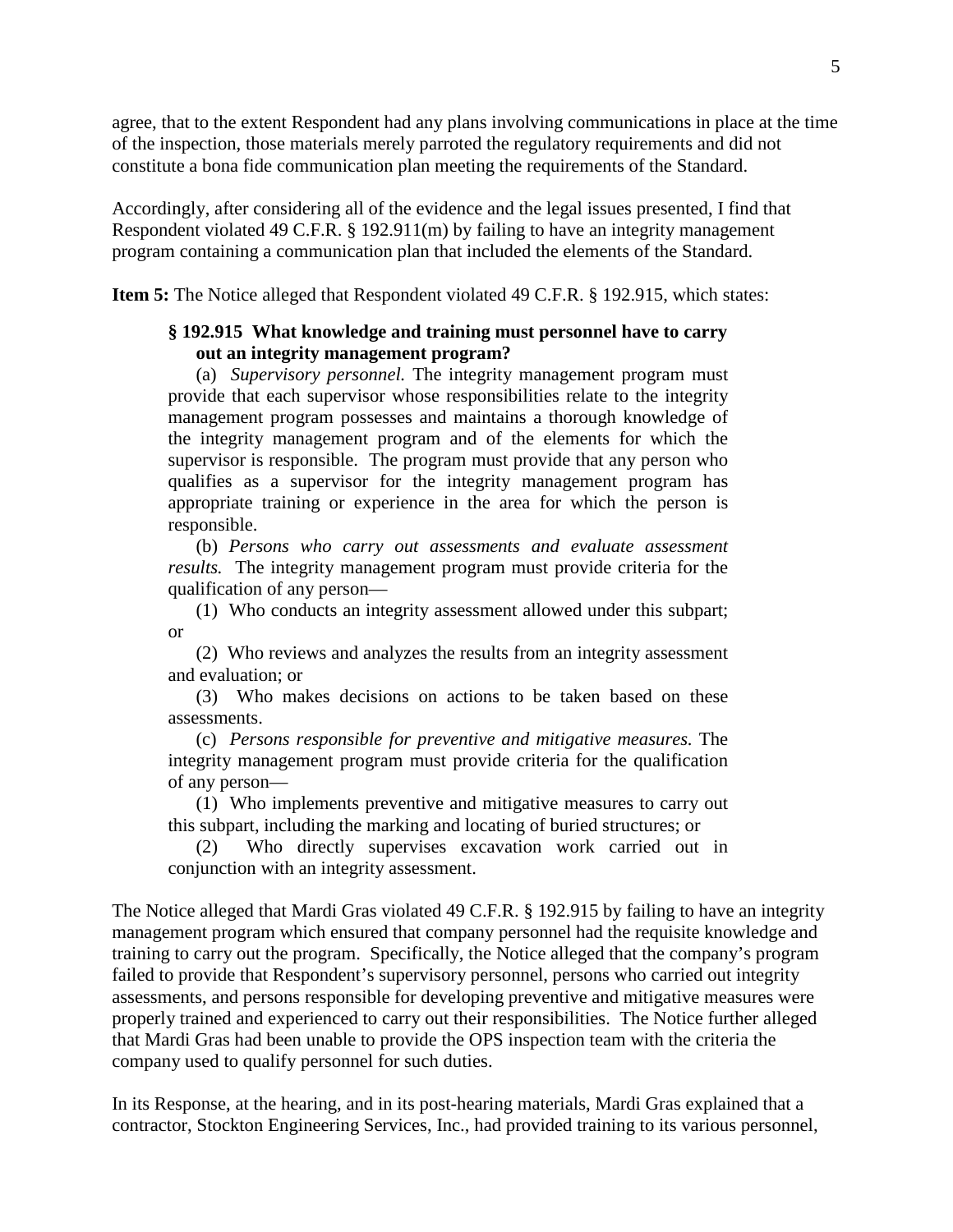including Respondent's supervisor, and that such supervisor had met the training requirements of Inland Paperboard and Packaging, the former operator of the pipeline. Respondent also cited Section 12.02 of its procedures, which stated that only qualified personnel would be used to perform certain task. Respondent's procedures, however, failed to include any criteria by which the qualifications of its integrity management personnel could be evaluated to determine whether they were in fact properly trained and qualified.

Accordingly, after considering all of the evidence and the legal issues presented, I find that Respondent violated 49 C.F.R. § 192.915 by failing to have an integrity management program which provided that its personnel who were responsible for carrying out the program had the requisite knowledge and training to perform their duties.

**Item 6:** The Notice alleged that Respondent violated 49 C.F.R. § 192.805(b), which states:

## **§ 192.805 Qualification program.**

Each operator shall have and follow a written qualification program. The program shall include provisions to:

(a) Identify covered tasks;

(b) Ensure through evaluation that individuals performing covered tasks are qualified; . . . .

The Notice alleged that Mardi Gras violated 49 C.F.R. § 192.805(b) by failing to have and follow a written qualification program that ensured through evaluation that individuals performing covered tasks were qualified. Specifically, the Notice alleged that two individuals performing certain covered tasks, other than cathodic protection surveys and odorization of gas, had not been qualified through evaluation.

At the hearing and in its post-hearing materials, Mardi Gras provided records demonstrating that the two specified individuals had indeed been properly qualified through evaluation to perform the covered tasks in question. Accordingly, after considering all of the evidence, I find that no violation occurred and hereby order that Item 6 be withdrawn.

These findings of violation will be considered prior offenses in any subsequent enforcement action taken against Respondent.

## **ASSESSMENT OF PENALTY**

Under 49 U.S.C. § 60122, Respondent is subject to an administrative civil penalty not to exceed \$100,000 per violation for each day of the violation, up to a maximum of \$1,000,000 for any related series of violations. In determining the amount of a civil penalty under 49 U.S.C. § 60122 and 49 C.F.R. § 190.225, I must consider the following criteria: the nature, circumstances, and gravity of the violation, including adverse impact on the environment; the degree of Respondent's culpability; the history of Respondent's prior offenses; the Respondent's ability to pay the penalty and any effect that the penalty may have on its ability to continue doing business; and the good faith of Respondent in attempting to comply with the pipeline safety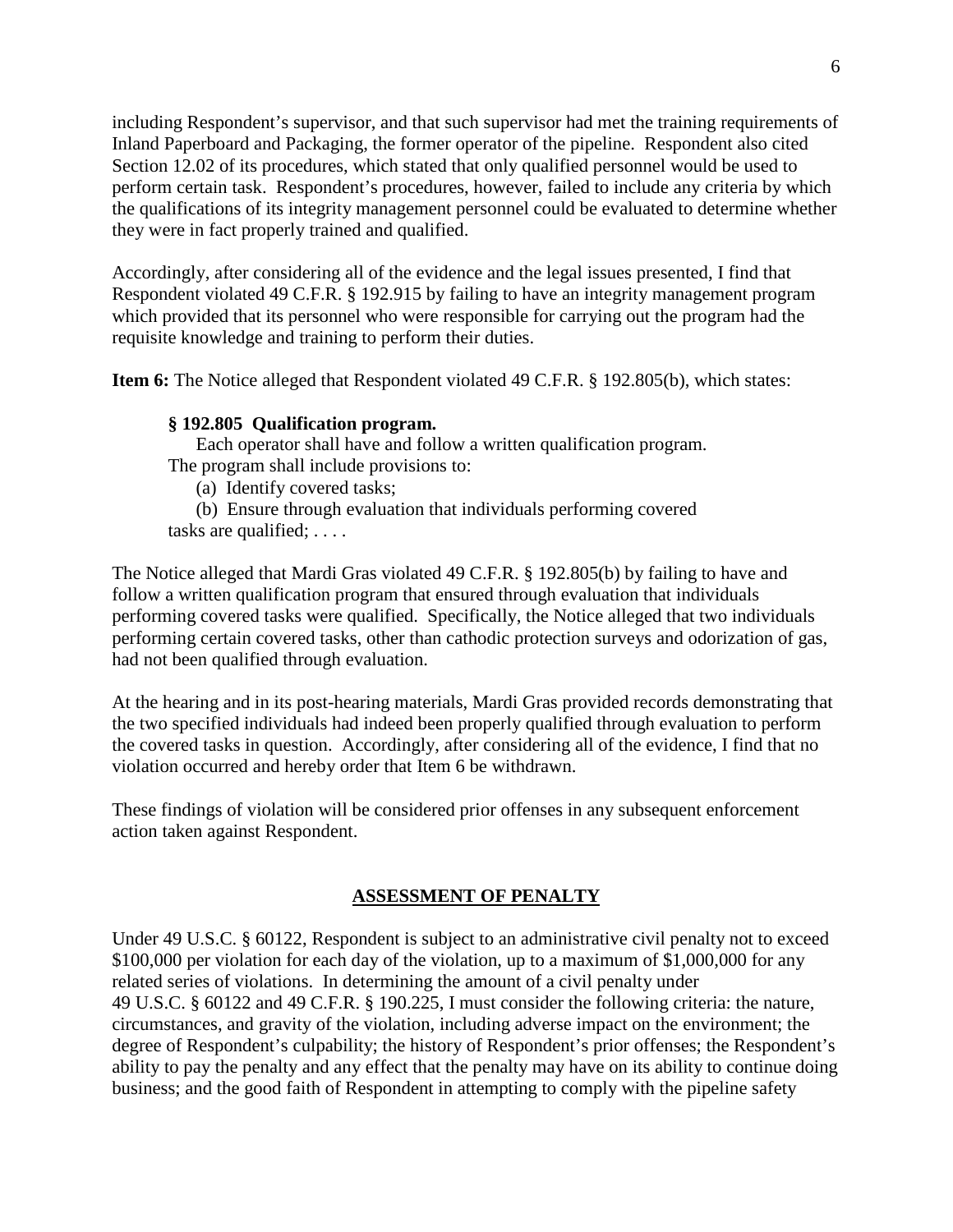regulations. In addition, I may consider the economic benefit gained from the violation without any reduction because of subsequent damages, and such other matters as justice may require. The Notice proposed a total civil penalty of \$63,800 for the violations cited above.

Mardi Gras offered several general arguments regarding the proposed penalties and several specific arguments as to why the proposed penalties for each item should be reduced or eliminated. The company presented three general arguments as to why the proposed penalties were excessive. First, it contended that PHMSA had been remiss in waiting 23 months to prosecute an NOPV against the company, that such delay had prejudiced the Respondent in defending itself against the allegations, and that the government's inaction constituted laches, an inexcusable delay in presenting a legal claim. [4](#page-7-0) Second, Respondent argued that both the evidence in the record and PHMSA's delay in bringing the case "conclusively demonstrate[d] that the risk for any one of these alleged violations was extremely low or non-existent."[5](#page-7-1) Third, it argued that because Mardi Gras had divested itself of the subject pipeline assets subsequent to the inspection and no longer operated the line, a civil penalty would not serve any of PHMSA's safety or deterrence goals and would run counter to the "requirements" of the Small Business Administration.<sup>[6](#page-7-2)</sup> Finally, the company argued that in proposing the penalties, PHMSA had failed to give Mardi Gras credit for its good-faith efforts to achieve compliance, especially considering the fact that there had been some ambiguity about whether the line was subject to PHMSA jurisdiction.<sup>[7](#page-7-3)</sup>

I find all of these arguments unpersuasive. First, while the 23-month period between the time of the inspection and the time of the Notice may have been longer than ideal and while Mardi Gras had apparently divested itself of the pipeline prior to receiving the Notice, I do not find that the delay was either excessive or that it precludes PHMSA from bringing the NOPV or assessing an appropriate penalty.<sup>[8](#page-7-4)</sup> Under the applicable statute of limitations (28 U.S.C. § 2462), OPS actually had up to five years from the time the violations occurred to issue the Notice and commence its case. Moreover, Respondent did not articulate any particular prejudicial impact in this case.

Second, I reject the company's contention that the gravity of the violations was minimal and that the penalties should therefore be lower. It is critical that operators of higher-risk pipelines clearly identify the boundaries of those areas, that they file timely reports, and that they have proper plans in place to reduce the likelihood and consequences of accidents in HCAs. In that sense, I do not consider any of these violations to be *de minimis.* On the other hand, the penalties proposed for the violations in this particular case do, in fact, reflect the minimum penalties assessed by PHMSA for integrity management violations, since the total number of miles in Mardi Gras' system that could affect HCAs is relatively low.

<span id="page-7-0"></span> $\frac{1}{4}$ *Closing,* at 1-2 and 15.

<span id="page-7-1"></span><sup>5</sup> *Id,* at 12-13.

<span id="page-7-2"></span><sup>6</sup> *Id,* at 2.

<span id="page-7-3"></span><sup>7</sup> *Id,* at 14.

<span id="page-7-4"></span><sup>8</sup> To the extent that Respondent asserts an affirmative defense of *laches,* I find the doctrine inapplicable in this proceeding and the cases cited by Respondent inapposite. Laches does not apply to U.S. governmental functions, nor to its officers or agencies. Thompson v. U.S.,  $312$  F2d  $516$  ( $10^{th}$  Cir. 1962).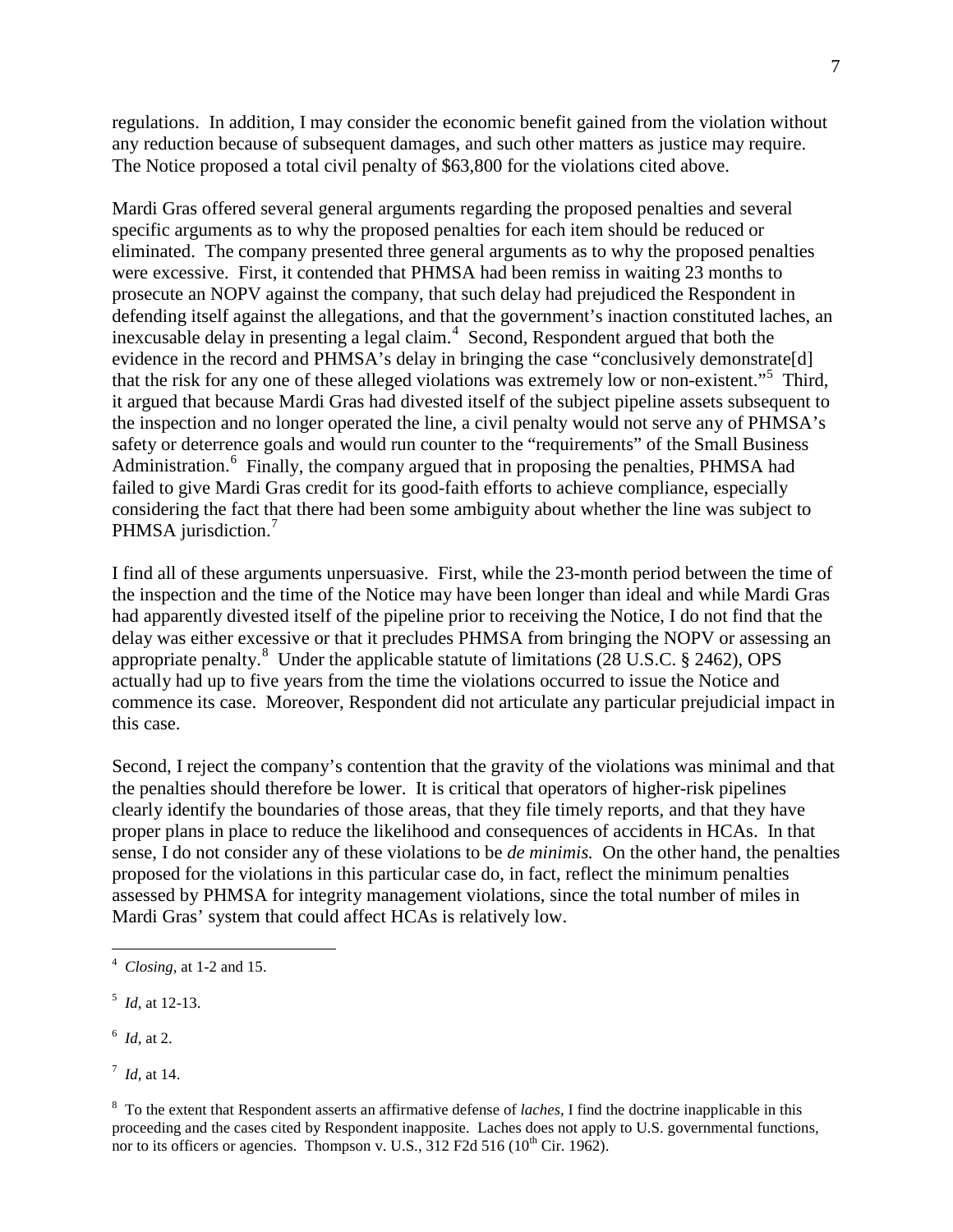Third, while Respondent did divest itself of the pipeline in question and is no longer the operator, PHMSA may still assess civil penalties against any "person" who has committed a violation of the regulations.<sup>[9](#page-8-0)</sup> In no way is this authority limited to the current operator. Moreover, if PHMSA were to adopt a policy of dropping enforcement cases under such circumstances, it could give pipeline operators an incentive to divest when compliance issues are discovered. The proposed penalties are not excessively punitive, nor do they violate the Small Business Regulatory Enforcement Fairness Act of 1996, the statute cited by Respondent.<sup>[10](#page-8-1)</sup> PHMSA does indeed consider an operator's ability to pay and whether a proposed penalty would affect a respondent's ability to continue in business.<sup>[11](#page-8-2)</sup> In this case, however, Mardi Gras has not presented any evidence that either one of these penalty criteria applies.

Finally, PHMSA did take into account the actions taken by Respondent prior to the inspection. While there may have been uncertainty on Respondent's part as to whether the state pipeline safety authority or PHMSA were the primary regulator of the line, there was no uncertainty about the fact that the pipeline was transporting gas and was therefore subject to the code requirements. Respondent objected to statements in the Violation Report that Mardi Gras was "fully culpable" for the violations cited, but this statement only meant that Mardi Gras was the entity solely responsible for compliance with the regulations,  $^{12}$  $^{12}$  $^{12}$  not that there was some heightened level of culpability or that the company had not made some sort of efforts to achieve compliance.

**Item 3:** The Notice proposed a civil penalty of \$10,000 for Respondent's violation of 49 C.F.R. § 192.945(a), for failing to submit integrity management program performance records to OPS on a semi-annual basis, beginning with the period ending on December 31, 2005. As noted above, Mardi Gras acknowledged that it had not been timely in filing these reports, but asserted that Hurricane Katrina had hit its facilities within weeks after the company took over operation of the line and that it was "hardly reasonable to expect timely reports when so much work was involved with the cleanup…."<sup>13'</sup> I disagree. It is the responsibility of pipeline operators at all times to be adequately prepared for emergencies, both natural and man-made, and to continue meeting the myriad business, maintenance and regulatory demands of operating a natural gas pipeline. Respondent has presented no evidence or arguments that would warrant a reduction in the civil penalty amount proposed for this Item. Accordingly, having reviewed the record and considered the assessment criteria, I assess Respondent a civil penalty of \$10,000 for violation of 49 C.F.R. § 192.945(a).

**Item 4:** The Notice proposed a civil penalty of \$10,000 for Respondent's violation of 49 C.F.R. § 192.911(m), for failing to have an integrity management program containing a communication plan that included the elements of the Standard. With respect to culpability, pipeline operators are well aware of their obligation to maintain communications plans that keep both internal and external stakeholders apprised of the company's integrity management efforts.

<span id="page-8-4"></span>13 *Closing,* at 5.

<span id="page-8-0"></span><sup>-&</sup>lt;br>9 <sup>9</sup> 49 C.F.R. § 190.221.

<span id="page-8-1"></span><sup>&</sup>lt;sup>10</sup> PL 104-121 – March 29, 1996.

<span id="page-8-2"></span> $11$  49 C.F.R. § 190.225.

<span id="page-8-3"></span><sup>&</sup>lt;sup>12</sup> Pipeline Safety Violation Report, CPF No. 4-2009-1007 (March 4, 2009), at pages 7, 9, and 11.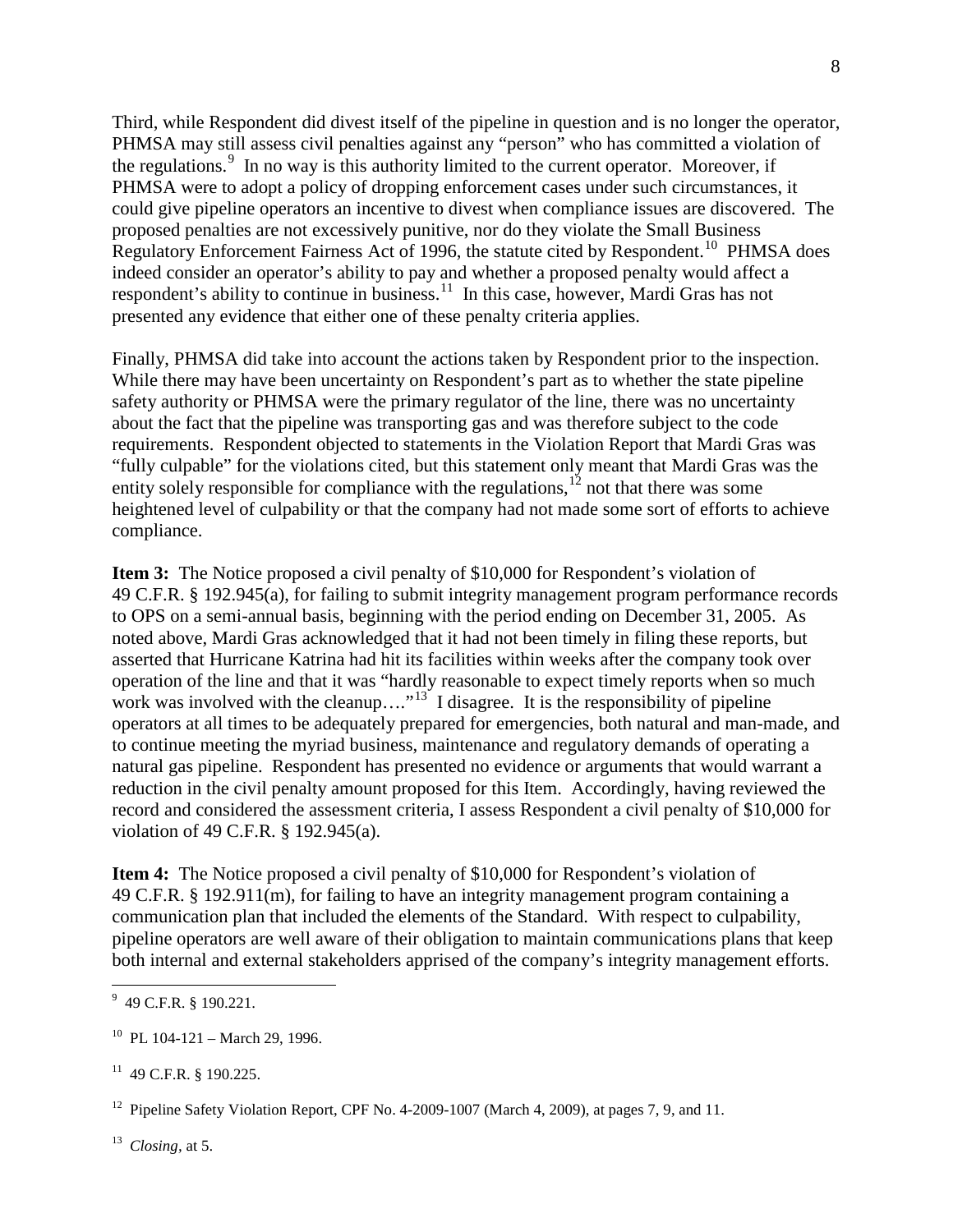With respect to the gravity of the violation, it is critical that persons potentially affected by a pipeline emergency have an appropriate and accurate understanding of pipeline operations in their area in order to promptly respond and ensure public safety. Respondent has presented no evidence or arguments that would warrant a reduction in the civil penalty amount proposed for this Item. Accordingly, having reviewed the record and considered the assessment criteria, I assess Respondent a civil penalty of \$10,000 for violation of 49 C.F.R. § 192.911(m).

**Item 5:** The Notice proposed a civil penalty of \$15,000 for Respondent's violation of 49 C.F.R. § 192.915, for failing to have an integrity management program providing that company personnel have the requisite knowledge and training to carry out the program. With respect to culpability, pipeline operators are well aware of their obligation to have fully qualified personnel to implement their integrity management programs. With respect to the gravity of the violation, it is essential that operators have specific criteria by which to evaluate whether employees possess the requisite knowledge and qualifications to carry out their duties; otherwise, there is no way of verifying that personnel are actually qualified.

Respondent has presented no evidence or arguments that would warrant a reduction in the civil penalty amount propose for this Item in the Notice. Accordingly, having reviewed the record and considered the assessment criteria, I assess Respondent a civil penalty of \$15,000 for violation of 49 C.F.R. § 192.915.

**Item 6:** The Notice proposed a civil penalty of \$28,800 for Respondent's alleged violation of 49 C.F.R. § 192.805(b), for failing to have an integrity management program that ensured through evaluation that individuals performing covered tasks were qualified. As indicated above, Item 6 has been withdrawn. Therefore, no penalty will be assessed for this Item.

In summary, I assess Respondent a total civil penalty of **\$35,000** for its violations of 49 C.F.R. Part 192.

Payment of the civil penalty must be made within 20 days of service. Federal regulations (49 C.F.R. § 89.21(b)(3)) require such payment to be made by wire transfer through the Federal Reserve Communications System (Fedwire), to the account of the U.S. Treasury. Detailed instructions are contained in the enclosure. Questions concerning wire transfers should be directed to: Financial Operations Division (AMZ-341), Federal Aviation Administration, Mike Monroney Aeronautical Center, P.O. Box 269039, Oklahoma City, Oklahoma 73125. The Financial Operations Division telephone number is (405) 954-8893.

`Failure to pay the \$35,000 civil penalty will result in accrual of interest at the current annual rate in accordance with 31 U.S.C. § 3717, 31 C.F.R. § 901.9 and 49 C.F.R. § 89.23. Pursuant to those same authorities, a late penalty charge of six percent (6%) per annum will be charged if payment is not made within 110 days of service. Furthermore, failure to pay the civil penalty may result in referral of the matter to the Attorney General for appropriate action in a district court of the United States.